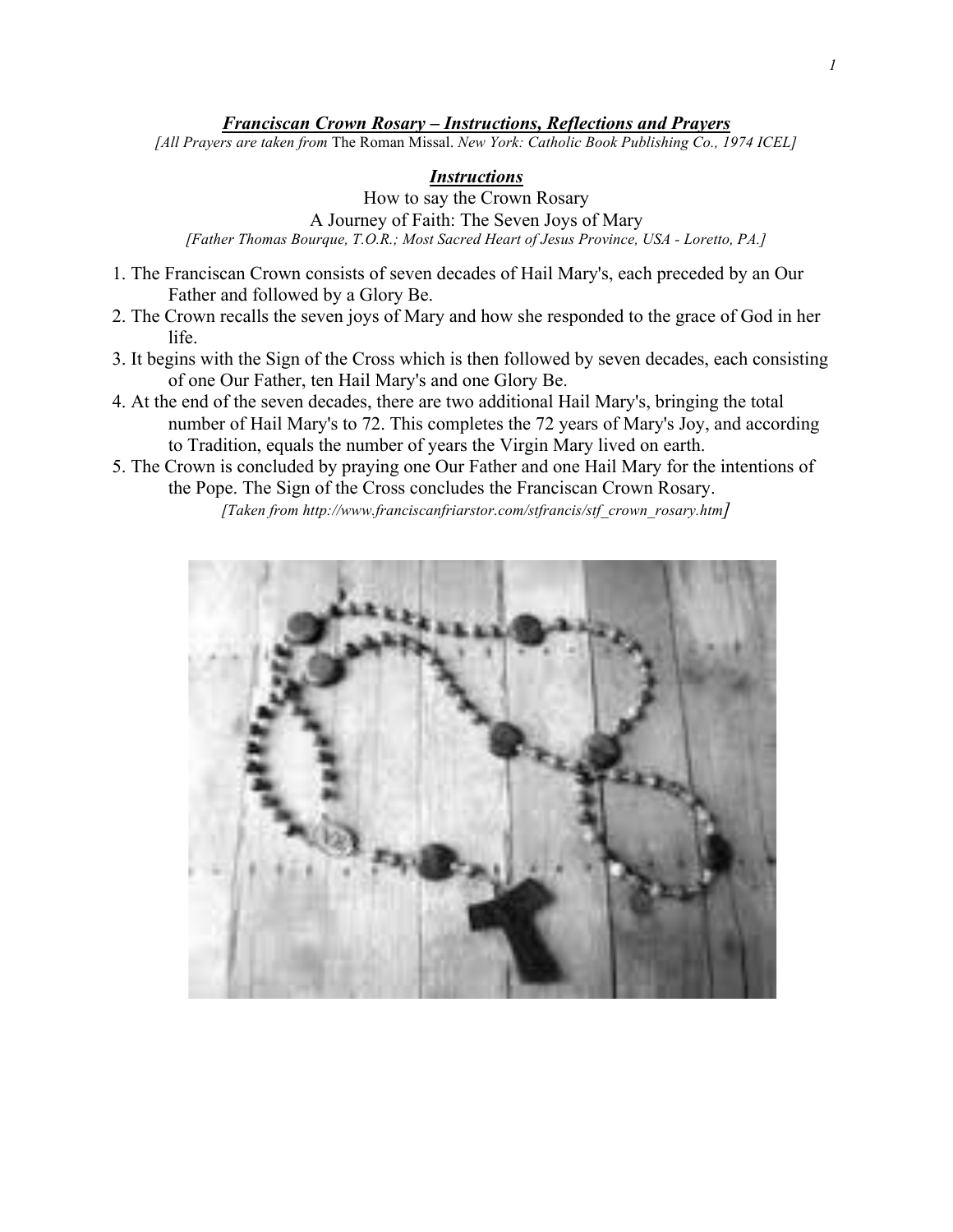# **FIRST JOY** - The Annunciation - **The Gift Of Fortitude** *[Isaiah 7:10-14; Luke 1:26-36***]**

### **Reflection:**

At baptism, we are called by name to give flesh to Christian values and beliefs. In responding to the gift of baptism, how have we dealt with becoming a disciple of the Lord? What is our relationship to God, Church and others? How do we respond to the invitation to build up the Body of Christ? Why can living according to Christian values be a lonely and frightening thing? Name people and events in your life which have helped you live out your faith commitment?

# **Prayer:**

O God, who willed that your Word should take on the reality of human flesh in the womb of the Virgin Mary, grant, we pray, that we, who confess our Redeemer to be God and man, may merit to become partakers even in his divine nature. Who lives and reigns with you in the unity of the Holy Spirit, one God, for ever and ever. Amen.

# **SECOND JOY** - The Visitation - **The Gift Of Counsel** *[Luke 1:39-56]*

# **Reflection:**

Mary's response to God was the powerful prayer of the Magnificat, the joyous acknowledgement of God's goodness within her. What is our response to God? What are three positive qualities with which the Lord has blessed you? Whom do you turn to for counsel and friendship in your life?

### **Prayer**:

Almighty ever-living God, who, while the Blessed Virgin Mary was carrying your Son in her womb, inspired her to visit Elizabeth, grant us, we pray, that, faithful to the promptings of the Spirit, we may magnify your greatness with the Virgin Mary at all times. Through our Lord Jesus Christ, your Son, who lives and reigns with you in the unity of the Holy Spirit, one God, for ever and ever. Amen.

# **THIRD JOY**- The Birth of the Lord and the Adoration of the Magi – **The Gift Of Fear Of The Lord** *[Matthew 2:1-12; Luke 2:1-7]*

### **Reflection:**

In reflecting upon the role of Mary as a woman of faith, we learn that she accepted the will of the Father and all that went with that responsibility. How do you respond to the will of God in your life? Imagine the emotional turmoil Mary experienced at the time of Jesus' birth. She turned to God for strength. Where do you turn during those periods of emotional turmoil in your life?

# **Prayer**:

Grant, we pray, almighty God, that, as we are bathed in the new radiance of your incarnate Word, the light of faith, which illumines our minds, may also shine through in our deeds. Through our Lord Jesus Christ, your Son, who lives and reigns with you in the unity of the Holy Spirit, one God, for ever and ever. Amen.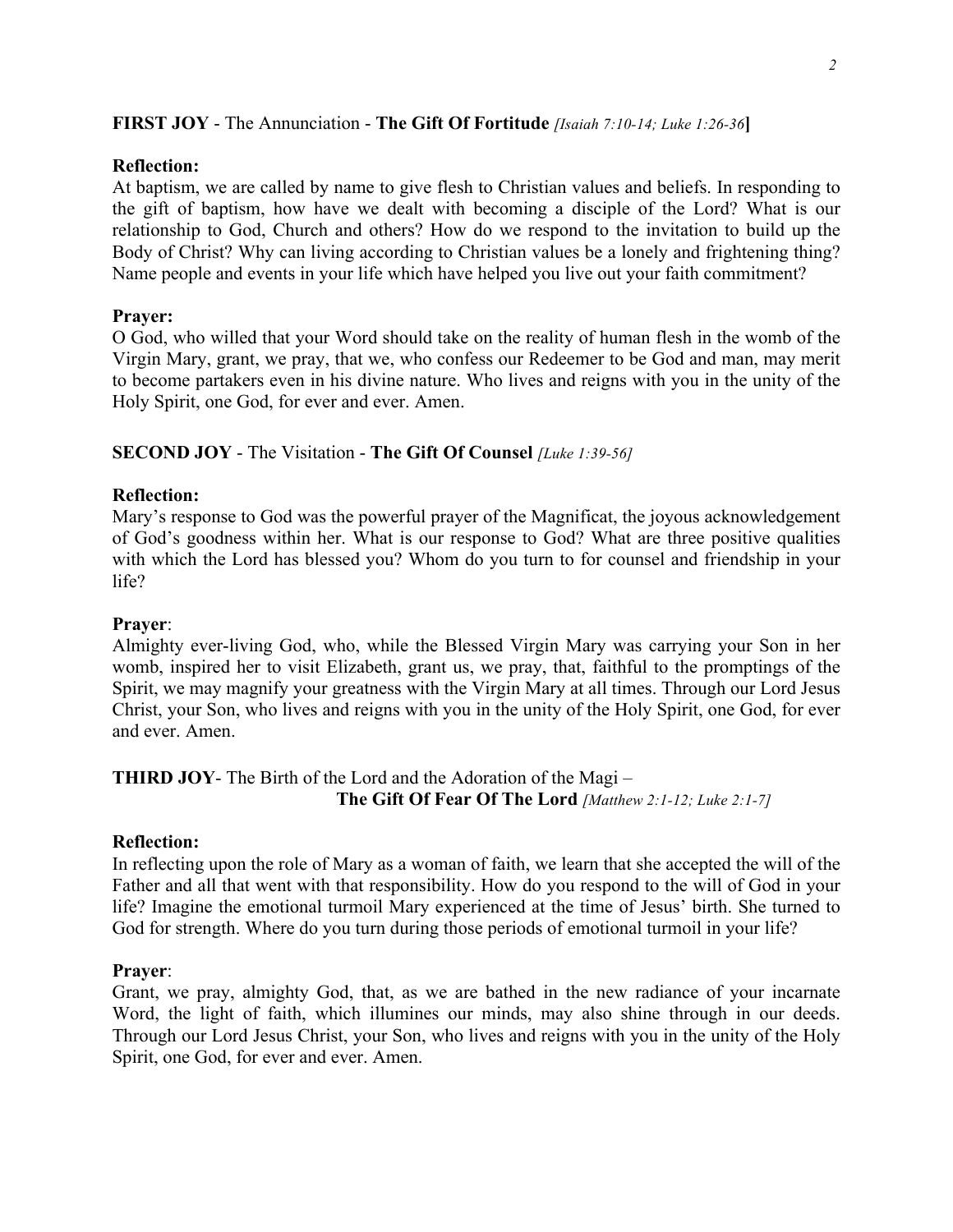# **FOURTH JOY** - The Presentation of the Lord and the Purification of the Blessed Virgin - **The Gift Of Wisdom** *[Luke 2:22-24]*

# **Reflection:**

As Mary and Joseph presented Jesus to the elders of the Temple, they once again displayed their love and faithfulness towards God. As you were presented by your parents or you presented yourself to the Lord in the Sacrament of Baptism, your parents/Godparents also displayed their love and faithfulness towards God. How do you express your love and faithfulness towards God? How do you share wisdom with others?

# **Prayer**:

Almighty ever-living God, we humbly implore your majesty that, just as your Only Begotten Son was presented on this day in the Temple in the substance of our flesh, so, by your grace, we may be presented to you with minds made pure. Through our Lord Jesus Christ, your Son, who lives and reigns with you in the unity of the Holy Spirit, one God, for ever and ever. Amen.

# **FIFTH JOY** - The Finding of the Christ Child in the Temple – **The Gift Of Understanding** *[Luke 2:41-52]*

# **Reflection:**

This event was probably a frustrating and stressful experience for both Mary and Joseph. The happiness of finding Jesus was lost when Mary and Joseph could not comprehend his explanation. When do you most often lose sight of Christ within your life? How do you seek to understand the wisdom of God and the will of God? What are the five qualities you appreciate about your parents and their love for you?

### **Prayer**:

O God, who were pleased to give us the shining example of the Holy Family, graciously grant that we may imitate them in practicing the virtues of family life and in the bonds of charity, and so, in the joy of your house, delight one day in eternal rewards. Through our Lord Jesus Christ, your Son, who lives and reigns with you in the unity of the Holy Spirit, one God, for ever and ever. Amen.